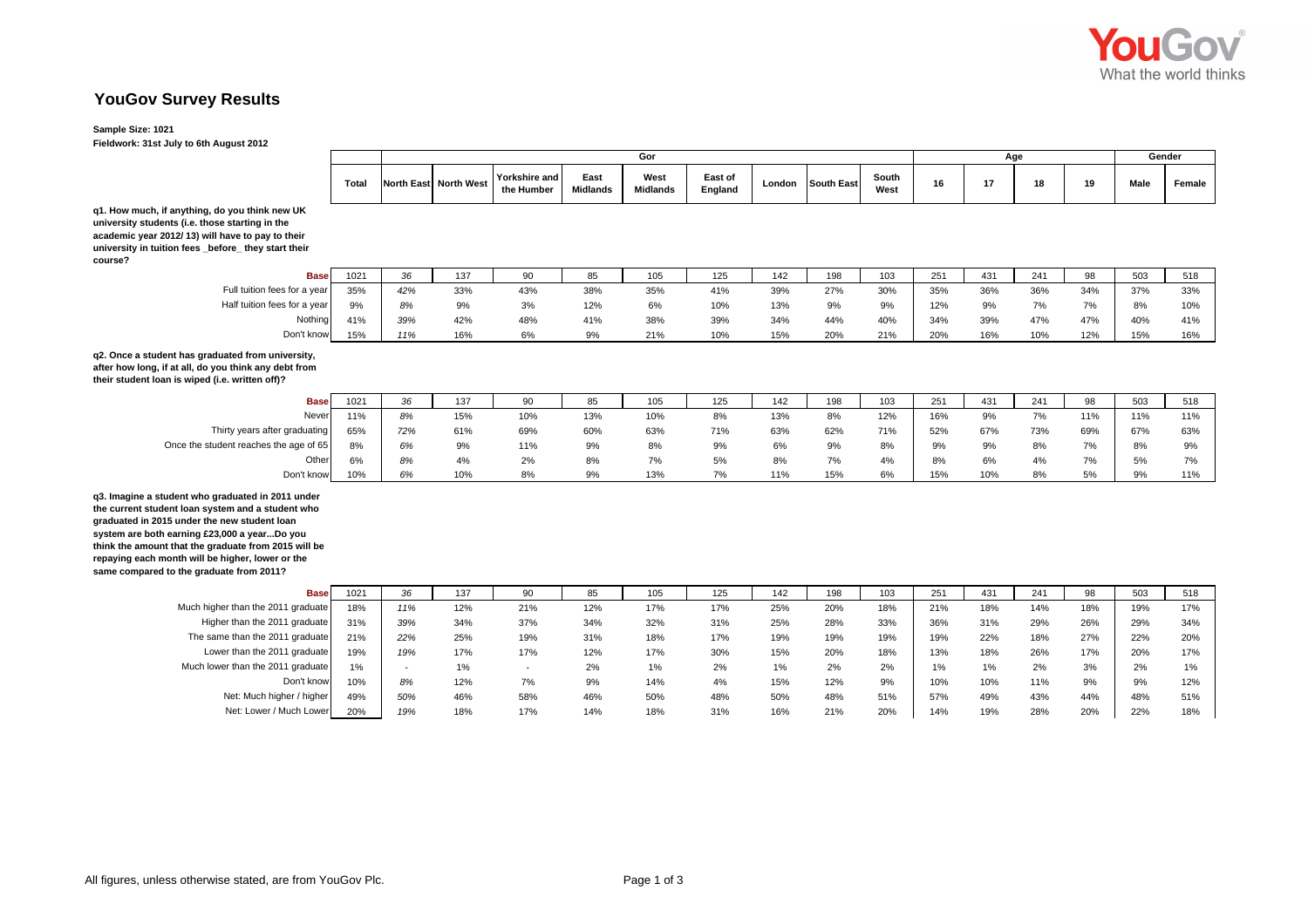

**West Midlands East of England London South East South West <sup>16</sup> <sup>17</sup> <sup>18</sup> <sup>19</sup> Male Female**

*3%* 1% - 1% - 2% 1% - 2% 2% 1% 0% - 1% 1%

*6%* 6% 2% 6% 4% 3% 6% 6% 5% 6% 6% 3% 2% 4% 6%

*14%* 17% 21% 11% 19% 16% 18% 11% 12% 18% 12% 17% 17% 17% 14%

*78%* 74% 77% 80% 74% 77% 71% 82% 79% 70% 80% 79% 78% 77% 77%

*-* 2% - 2% 3% 2% 4% 2% 3% 5% 1% 1% 3% 2% 3%

**Age Gender**

## **Sample Size: 1021 Fieldwork: 31st July to 6th August 2012**

| q4. Once students that start in the academic year    |
|------------------------------------------------------|
| 2012/13 graduate, which ONE of the following BEST    |
| describes at what point you think they have to start |
| repaying the loan?                                   |
| <b>Base</b>                                          |

**e| 1**021 | 36 | 137 | 90 | 85 | 105 | 125 | 142 | 198 | 103 | 251 | 431 | 241 | 98 | 503 | 518 As soon as they graduate 1% As soon as they become employed 5% Once they are earning over £15,000 per year 15% Once they are earning over £21,000 per year 77% Don't know2%

**Total North East North West**

**Yorkshire and the Humber**

**East Midlands**

**Gor**

**q5. Thinking about repaying student loans under the** 

**new tuition fee system that is being put into practice at the beginning of the academic year 2012/** 

**13.Which ONE of the following statements do you** 

**think is TRUE?**

| <b>Base</b>                                                                                                                                            | 1021 | 36  | 137 | 90  | 85  | 105 | 125 | 142 | 198 | 103    | 251 | 431 | 241 | 98    | 503 | 518 |
|--------------------------------------------------------------------------------------------------------------------------------------------------------|------|-----|-----|-----|-----|-----|-----|-----|-----|--------|-----|-----|-----|-------|-----|-----|
| The amount a person repays each month will be solely<br>dependent on the cost of the course (i.e. whether it is a<br>£6,000 course or a £9,000 course) | 7%   | 8%  | 9%  | 6%  | 13% | 5%  | 6%  | 10% | 7%  | 4%     | 12% | 6%  | 5%  | 4%    | 7%  | 8%  |
| The amount a person repays each month will be solely<br>dependent on the amount they earn after graduating<br>from the course                          | 52%  | 56% | 47% | 54% | 44% | 58% | 50% | 51% | 52% | 59%    | 44% | 52% | 60% | 51%   | 51% | 53% |
| The amount a person repays each month will depend on<br>both the cost of the course and how much they earn<br>after graduating                         | 31%  | 28% | 32% | 31% | 36% | 30% | 32% | 29% | 29% | 30%    | 30% | 32% | 26% | 38%   | 32% | 30% |
| The amount a person repays each month will not<br>depend on either of these things                                                                     | 3%   | 8%  | 4%  | 6%  | 2%  | 2%  | 3%  | 1%  | 4%  | $\sim$ | 2%  | 3%  | 4%  | $1\%$ | 3%  | 3%  |
| Don't know                                                                                                                                             | 7%   |     | 8%  | 3%  | 5%  | 6%  | 9%  | 9%  | 9%  | 7%     | 12% | 6%  | 4%  | 6%    | 7%  | 7%  |
| q6. Still thinking about university tuition fees for<br>those starting in or after the academic year 2012/                                             |      |     |     |     |     |     |     |     |     |        |     |     |     |       |     |     |

**those starting in or after the academic year 2012/ 13.Which, if any, of the following statements do you think are TRUE? (Please tick all that apply)**

| <b>Base</b>                                             | 102' | <b>OC</b> | 137 |     | 85  | 105 | 125 | 142 | 198 | 103 | 251 | 431 | 241 | 98  | 503 | 518 |
|---------------------------------------------------------|------|-----------|-----|-----|-----|-----|-----|-----|-----|-----|-----|-----|-----|-----|-----|-----|
|                                                         |      |           |     |     |     |     |     |     |     |     |     |     |     |     |     |     |
| Student loans debt appears on a person's credit file    | 20%  | 19%       | 23% | 17% | 14% | 23% | 21% | 19% | 23% | 17% | 22% | 20% | 18% | 20% | 19% | 21% |
| Once a person starts repaying student loans, they must  |      |           |     |     |     |     |     |     |     |     |     |     |     |     |     |     |
| continue doing so even if they lose their job           | 7%   | 8%        | 7%  | 7%  | 8%  | 6%  | 7%  | 5%  | 8%  | 6%  | 10% | 6%  | 5%  | 7%  | 6%  |     |
|                                                         |      |           |     |     |     |     |     |     |     |     |     |     |     |     |     |     |
| Everyone will have to repay at least what they borrowed | 30%  | 28%       | 31% | 31% | 35% | 32% | 30% | 30% | 30% | 24% | 34% | 32% | 24% | 29% | 29% | 31% |
| None of these                                           | 41%  | 42%       | 35% | 39% | 45% | 39% | 44% | 38% | 42% | 44% | 30% | 42% | 49% | 40% | 43% | 38% |
| Don't know                                              | 15%  | 11%       | 16% | 17% | 9%  | 18% | 12% | 19% | 12% | 17% | 20% | 13% | 12% | 17% | 14% | 15% |